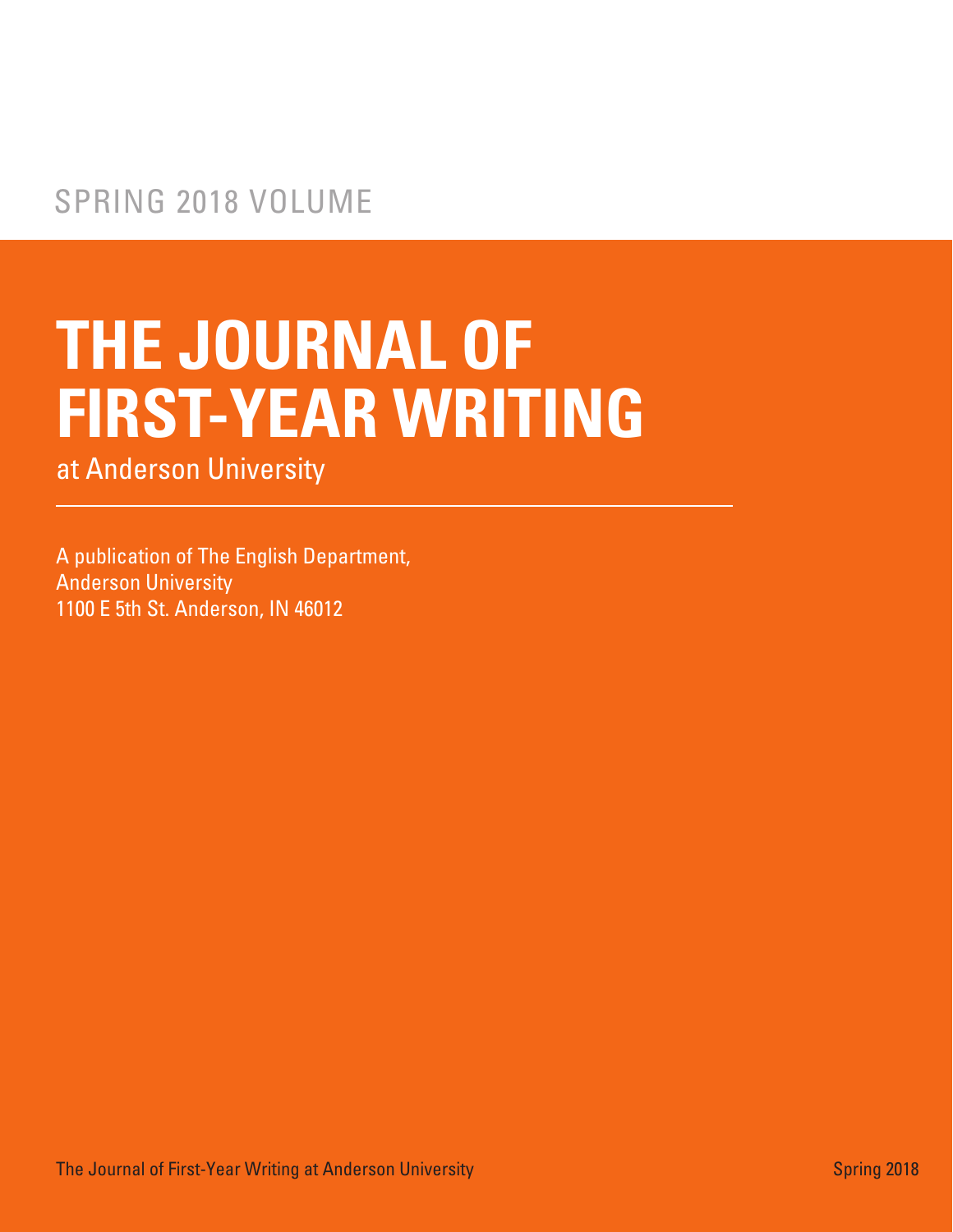## Table of Contents

| Lanie McDonald, "Academic Focus Essay:            |               |
|---------------------------------------------------|---------------|
| The Stigma Surrounding Mental Health"             | p. 2          |
| Danielle Fisher, "The Mental State of the States: |               |
| Cultural Issues Annotation"                       | p. $\sqrt{ }$ |
| Elianna Grunden, "Dead Poets Society:             |               |
| Hopeless without Christ"                          | p. 12         |
| Kelsey Schlagel, "To Kill a Mockingbird:          |               |
| What is Justice?"                                 | p. 14         |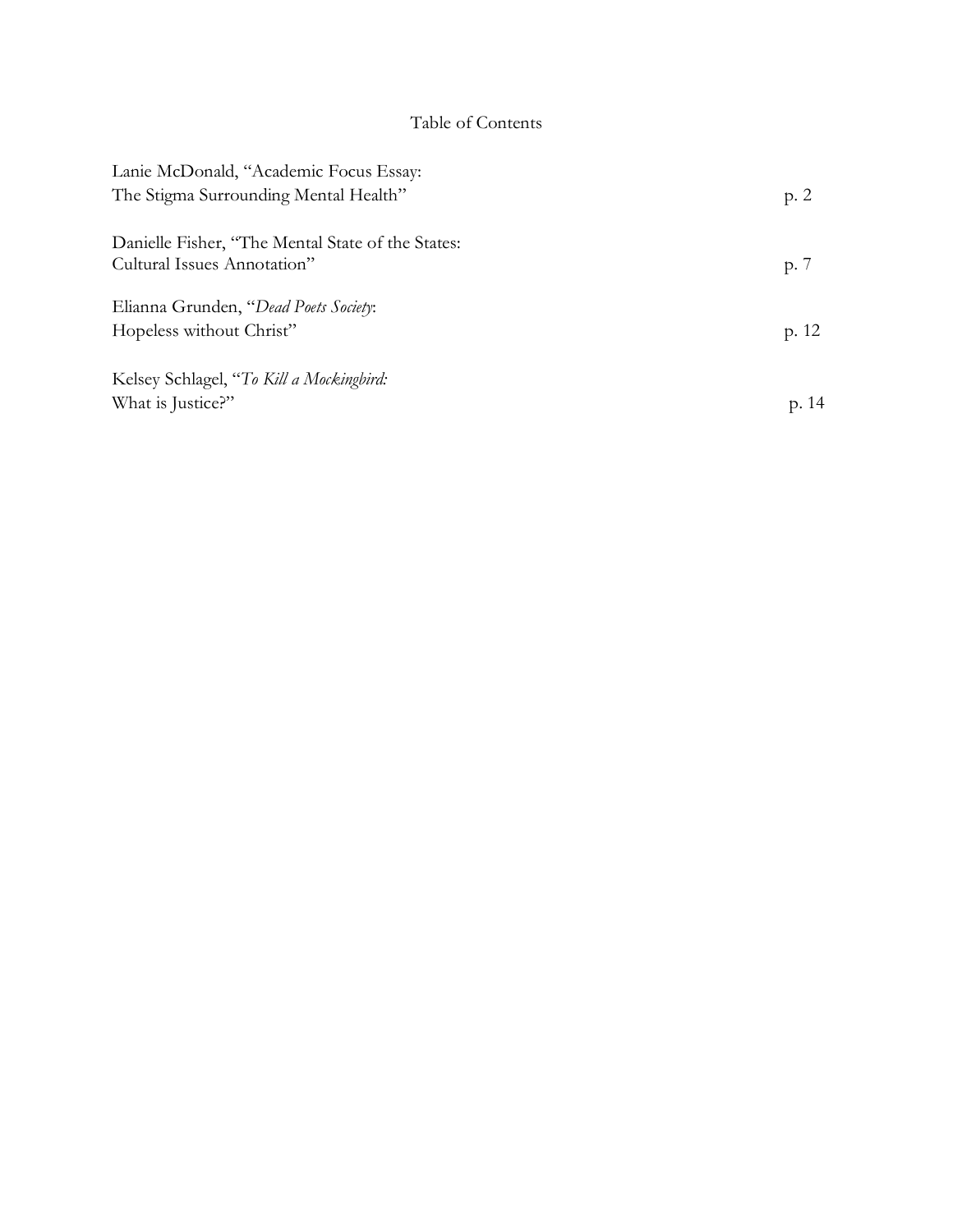Lanie McDonald Anderson University

Academic Focus Essay: The Stigma Surrounding Mental Health

## **Introduction**

"The stigma surrounding mental health illness is an important issue that affects the likelihood of diagnosis and uptake of services, as those affected may work to avoid exposure, judgment, or any perceived loss in status associated with their mental health illness" (Kearns, Muldoon, Msetfi, & Surgenor, 2017). The diagnosis and recovery process is just a portion of the overall mental illness, for there are many other factors that tie into it. The road to recovery for people affected by mental illness is not often a straight path; it is rather bumpy and rough. The stigma placed on mental health makes the road to recovery harder for people. Others have never had first-hand experience or known someone with a mental illness, which can cause him or her to be unaware of the stigma. Professionals and advocates for mental health are trying to reduce the stigma. Mental health should be commensurate with medical care. Most likely when a person visits the doctor for a medical concern, he or she will not be judged for seeking the help. When it comes to getting help for mental health, people are judged.

Mental health should be just as valued as physical health; therefore, if a person has a mental illness it is important for the person to seek professional help. Various forms of therapy such as talk therapy, medication, and inpatient programs are several of the different ways people can acquire help. "Stigma yields two kinds of harm that may impede treatment participation: it diminishes selfesteem and robs people of social opportunities" (Stull, McGrew, Salyers & Ashburn-Nardo, 2013). Mental health stigma creates a barrier for people who want or need help. Part of the barrier comes from people associating term "mental health" with being insane, crazy, or even being deemed unsafe for the community. People will then conceal their mental health issues in order to avoid being labeled as such.

The awareness for mental health has been a growing initiative: The need to fight stigma and discrimination has also been acknowledged by the psychiatric profession...These programmes shared common aims in seeking to increase the awareness and knowledge of mental illness and treatment options, improve public attitudes towards people with mental illness and their families and generate action to eliminate discrimination and prejudice. (Corrigan, 2004)

With widespread awareness, the stigma involving mental health will significantly decrease. This decrease will positively impact those who are affected by mental health.

"Stigma involves many factors, including stereotypes, prejudice, and discrimination" (Schulze, 2007). Ending mental health stigma could make a huge impact. Unfortunately, the awareness and resources are very limited. Within mental illnesses, there are numerous different types of illnesses. Several of the more common mental illnesses are depression, post-traumatic stress disorder, anxiety disorders, bipolar disorder, and eating disorders. Each type has its own stigma built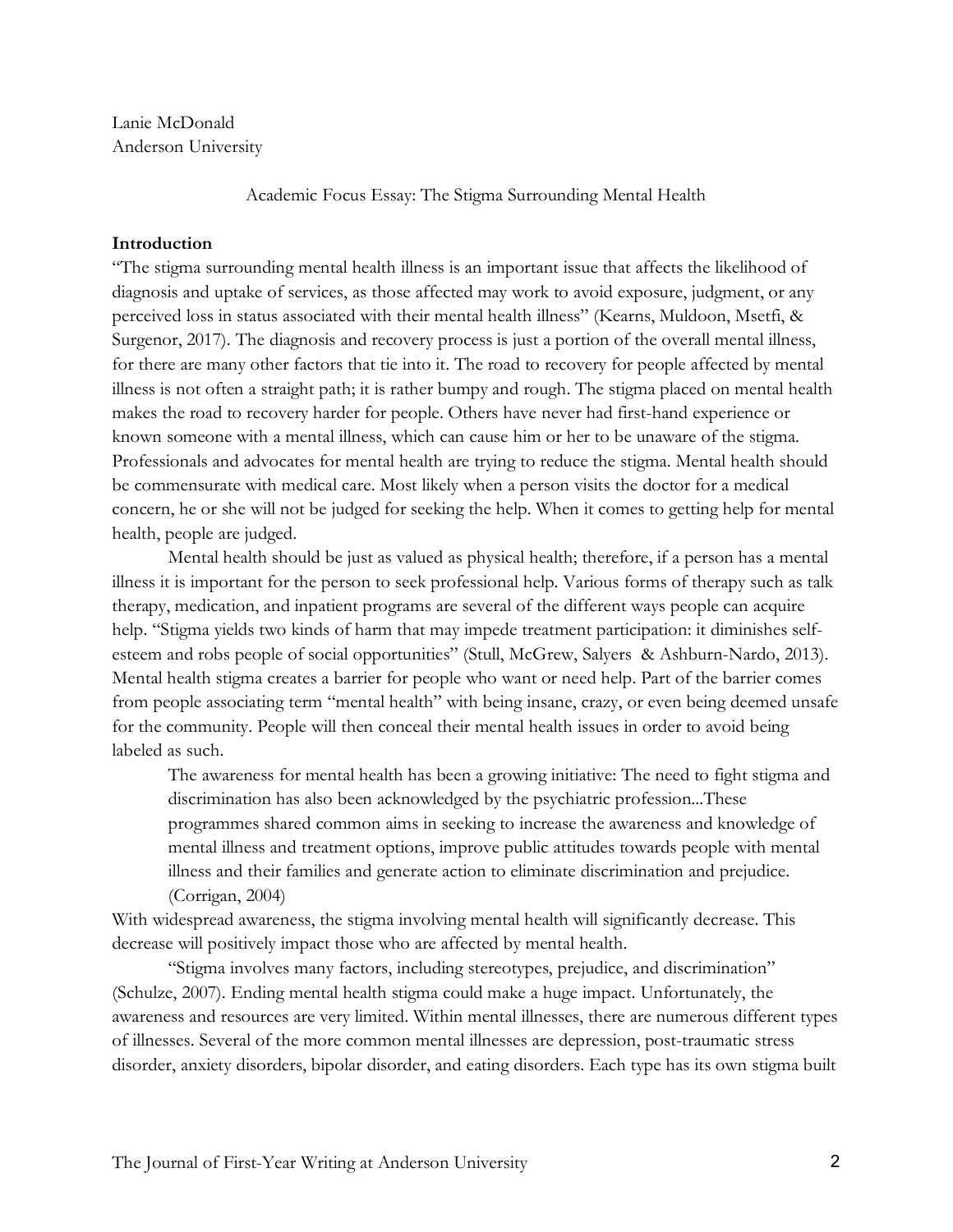around it. The study I have conducted and research I have done will cover the issue of the need to break stigma around mental health, how the stigma affects people, and the awareness of the stigma.

#### **Methods**

To gather primary information on how much people knew about mental health stigma, I conducted a survey. I emailed the survey to 40 male and female students at Anderson University. The survey was also posted on Facebook and Twitter. Posting the survey on social media made the survey more randomized. The demographics of those who took the survey through social media varied more. A participant was 57 years old and others were eighteen. The respondents answered 12 questions through multiple-choice, rating formats, checkbox answers, and a few open-ended questions. The questions discussed the knowledge and awareness of mental health stigma.

## **Results**

My primary study results indicate that although most people know what mental health stigma is, not everyone does. Out of the 40 people I emailed, there were 12 respondents. Through social media, there were 9 respondents. The people who were aware of mental health stigma either agreed or strongly agreed that people are affected by it. One question focused on ways mental health stigma can be demonstrated. A respondent stated: "Having a premade assumption about someone with a mental illness. For example, someone treats a depressed person as if they were going to harm themselves right then and there."

Ninety percent of the respondents agreed that mental health stigma can make the illness worse and that we need to reduce the stigma. The participants are aware that mental health affects people. They were asked to give an example of this. One example from a participant was: "It affects how people perceive those who have mental health diagnoses and it can invalidate their struggles."

The next questions looked at whether the survey takers themselves have ever been affected by mental health stigma and how to help reduce the stigma. Sixty percent of the participants reported that they have been affected.

Mental health can be defined in several different ways and still be considered accurate. Within this survey I asked the participants to define mental health in their own words. An example of a response was: "Psychological wellness."

The last two questions on the survey were the gender and age of the participant. These variables are good to look at with the statistical outcomes and comparing age or gender with what they know about mental health stigma. The majority of the participants were female. Only 20 percent of the respondents were male. 80 percent of the participants were 18-19 years old and the other 20 percent were 24 and 57.

## **Discussion**

Imagine if society blamed people for being diagnosed with an illness such as cancer claiming it was their choices in life that led to the disease? This would make him or her feel guilty about the situation, that they in no way deserved. This is common to people who have a mental illness, but with the added burden of shame. Considering that 18% of people living in the United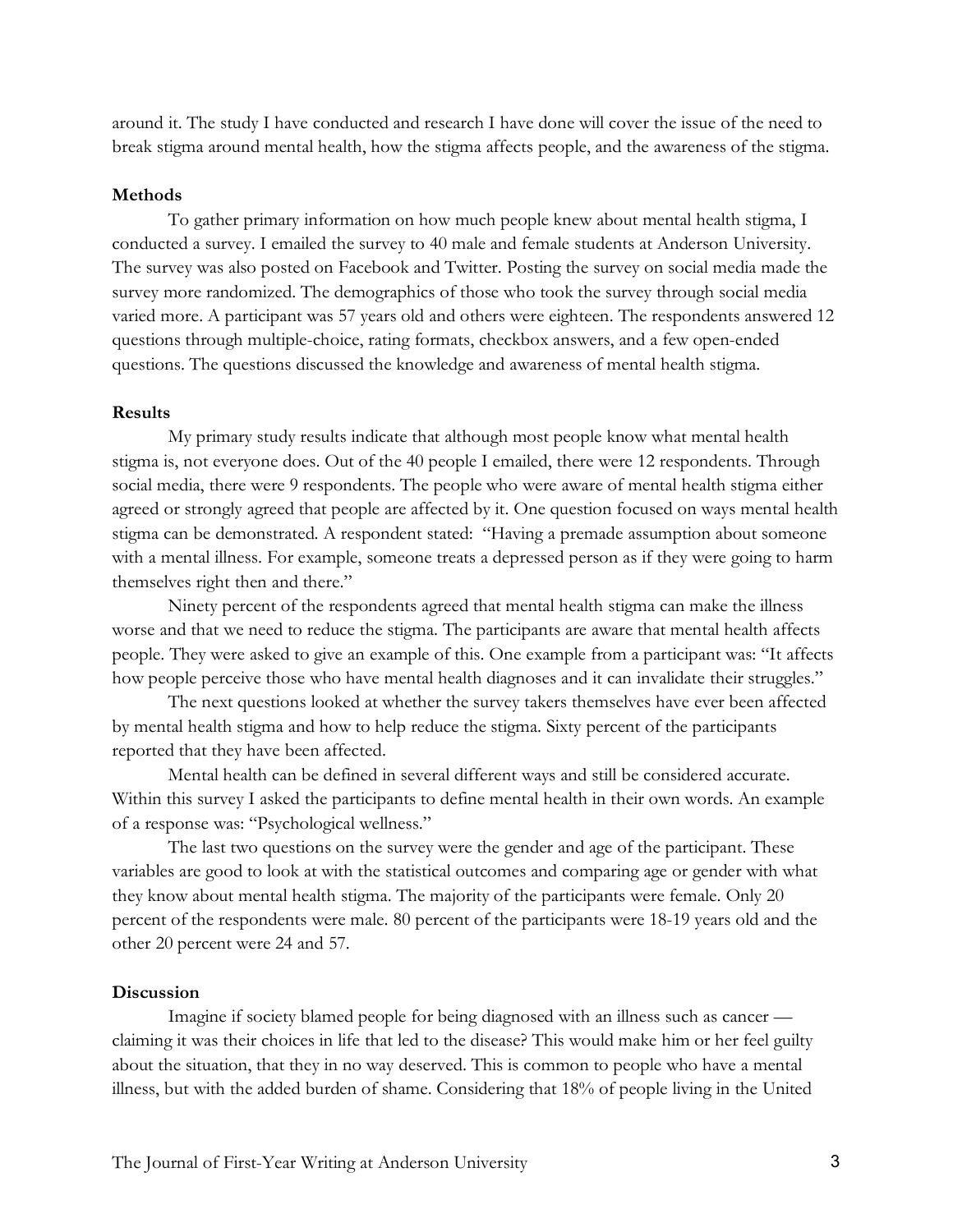States of America suffer from a mental illness, why is it that we hardly hear about it? Why is there so much judgment and misunderstanding surrounding the subject? People with a mental health issue are often viewed as the outcasts of society. This causes it to be much more difficult to admit their issue and seek help. To have a better understanding of mental health, the stigma around it has to be lifted.

There are several ways that people who have mental illness are put-down or degraded. Most commonly, people are stated to be depressed, rather than someone who has depression. There is degrading language that just floats around society that makes having a mental health illness "cool" or "popular." This causes people who actually have the mental illness to feel embarrassed and dehumanized. The most common misconception is that they should be feared or looked down upon. Breaking the stigma can help raise awareness of the true effects that mental illnesses have and the way to talk about them.

If the majority of people looked down upon you for something you needed help with yourself, would you still want to get the help? This is a reoccurring thought of people who are needing to seek treatment for their mental health but are too scared to. It takes a lot of courage for someone to get the help. Society makes them feel like outcasts and that they will be looked down upon if they get diagnosed with a mental illness. The stigma should be broken. If it were to get truly broken, people would be able to seek treatment just as someone who was going to the doctor for having the flu. This would be an amazing change.

For example, Lia was a young adult who was suffering from her mind, but she was not sure exactly how to overcome what she was going through. She had been dealing with terrible thoughts and even got to the point of self-harm. Lia was aware of the stigma built around mental health and was too scared to ask for the help she needed.

This continued for several years until her mental illnesses lead to an eating disorder, which then led to a suicide attempt. The suicide attempt was what drove her to seek help. The medical professionals had to get her the psychiatric help she had needed for years. It is absolutely absurd that in order for someone to get the help they need, they have to be standing face-to-face with death. If the stigma around mental health never escalated in society as much as it has, she might have been able to seek help long before it had gotten to that point.

Lia is my best friend. So, yes, this story is true, it is not a glorified story like in the popular Netflix show *Thirteen Reasons Why* that deals with teen suicide. Thousands, maybe even millions, would benefit if mental health stigma was removed from society. People need to make others feel comfortable about getting help when they are not mentally well. If this was as common as it should be, I believe Lia would have never gone as far as she did. After doing this research, I can firmly confirm my belief that the mental health stigma is a major issue and needs to be stopped.

## **Conclusion**

There were several negatives I found throughout my research. Without the stigma, sadly not as much awareness would be created in today's society. Also when it comes to stigma, everyone tends to blame everyone for everything. There needs to be open communication about it. The open communication would allow for people to really dig in deep and talk about mental health. Educating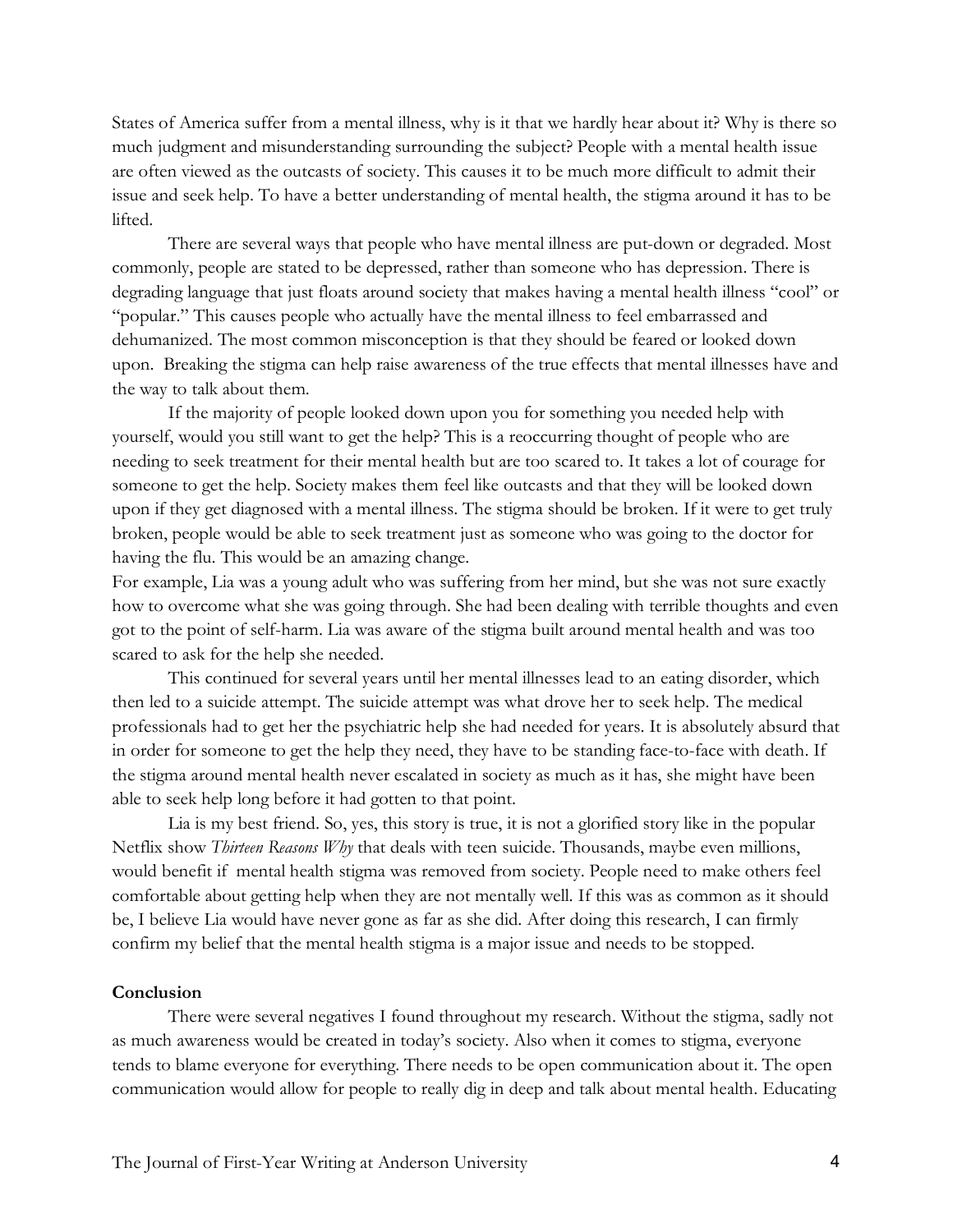people about mental health has endless benefits for people and all societies. By educating people, others would be able to help each overcome and get help so they do not go down the same path Lia did.

Further research could be done to look at specific mental illnesses and how each stigma around them happens in society. It might help bring awareness to people all over the world so they are aware of mental health. Everyone is aware of what cancer is but are they aware of schizophrenia? With this further research and awareness, the stigma on mental health could be broken forever. Think about it: a world where people can openly talk about their mental health without having to even think of the stigma.

## References

- Corrigan, P. (2004). How stigma interferes with mental health care. *American Psychologist, 59*(7), 614-625, doi:10.1037/0003-066X.59.7.614.
- Kearns, M., Muldoon, O. T., Msetfi, R. M., & Surgenor, P. W. (2017). Identification reduces stigma of mental ill-health: A community-based study. *American Journal Of Community Psychology*, doi:10.1002/ajcp.12220.
- Schulze, B. (2007). Stigma and mental health professionals: a review of the evidence on an intricate relationship.*International Review Of Psychiatry (Abingdon, England)*, *19*(2), 137-155, doi:10.1080/09540260701278929.
- Stull, L. G., McGrew, J. H., Salyers, M. P., & Ashburn-Nardo, L. (2013). Implicit and explicit stigma of mental illness: Attitudes in an evidence-based practice. *The Journal of Nervous and Mental Disease*, *201*(12), 1072–1079. doi:10.1097/NMD.00000000 00000056.

## Appendix 1

This survey asks the participants about their knowledge on mental health stigma and how they feel about it. The questions were multiple-choice, rating formats, checkbox answers, and a few open-ended.

- 1. Do you know what mental health stigma is?
	- a. Yes
	- b. No
- 2. Do you agree that people's mental health is being affected by stigma?
	- a. Strongly agree
	- b. Agree
	- c. Neither
	- d. Disagree
	- e. Strongly disagree
- 3. In what ways do you think mental health stigma can be demonstrated?
- 4. Do you agree with this statement? Mental health stigma can make problems worse.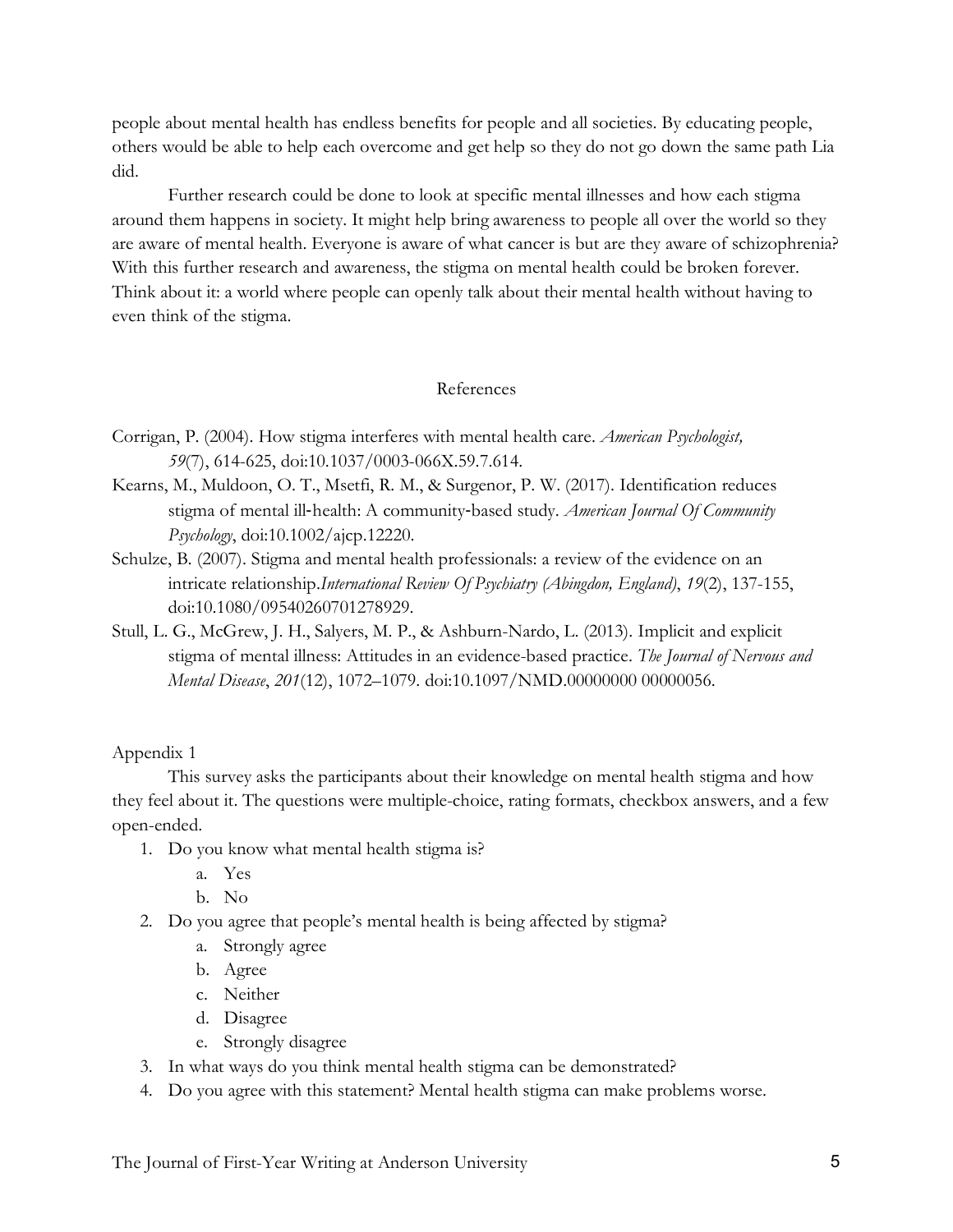- a. Strongly agree
- b. Agree
- c. Neither
- d. Disagree
- e. Strongly disagree
- 5. Do you agree with this statement? We need to reduce mental health stigma.
	- a. Strongly agree
	- b. Agree
	- c. Neither
	- d. Disagree
	- e. Strongly disagree
- 6. How do you think mental health stigma affects people?
- 7. Have you ever been affected by mental health stigma?
	- a. Yes
	- b. No
	- c. Prefer not to say
- 8. Define mental health in your own words.
- 9. How would you challenge mental health stigma?
	- a. Tell a professional
	- b. Speak up for someone
	- c. Give support to someone
	- d. Challenge a person's view
	- e. Raise awareness
	- f. You Wouldn't
- 10. What would be the best way to raise awareness on mental health stigma?
	- a. Posters
	- b. T.V.
	- c. Radio
	- d. Texts
	- e. Websites
	- f. Class Course
- 11. How old are you?
- 12. Gender
	- a. Female
	- b. Male
	- c. Other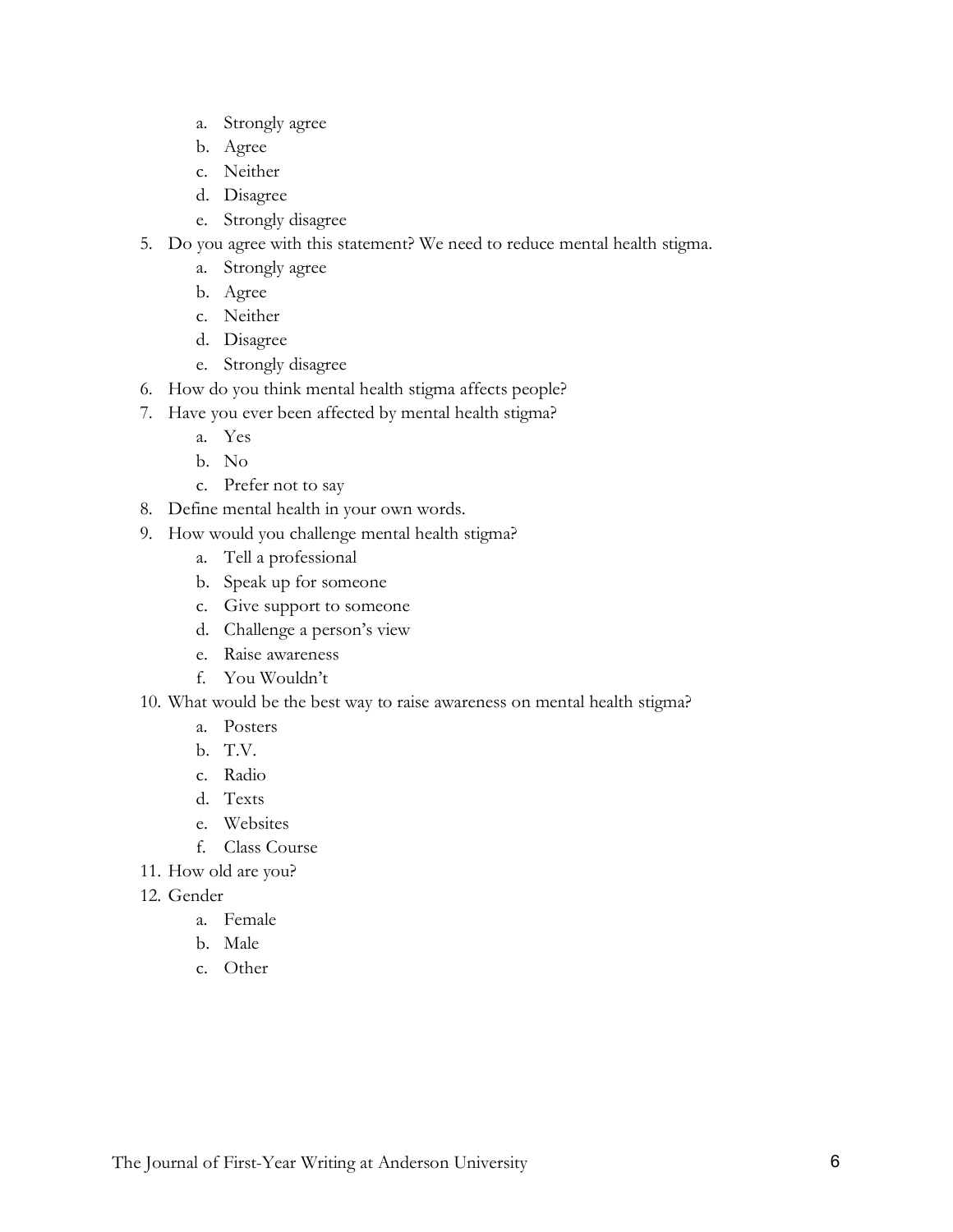Danielle Fisher Anderson University

## The Mental State of the States: Cultural Issues Annotation

The mental healthcare system in the United States is a multibillion dollar industry that is still not big enough to serve all those who need it. Not only are the costs of treatment a big barrier, but so are the attitudes towards mental health. Prescription medicines and outpatient services simply aren't doing enough. In a time where addiction is ripping families apart and students no longer feel safe going to school, we need to focus more on addressing mental health issues and providing services and sources for those who may be silently suffering and those who are crying out for help.

Working in the emergency department at Community Hospital Anderson, we receive many patients who are suffering from addiction, suicidal ideation, and other various mental disorders. While we can treat them at that very time, most need extended treatment like detoxification facilities and inpatient programs. The trouble with this lies between insurance companies, funding, and availability of facilities. Most facilities don't take all insurances which cause the patient to have to pay out-of-pocket. Even then, treatment is in such high demand that facilities simply can't keep up. This is why I believe that we need to focus more on our nation's mental health state.

American Psychological Association. (n.d.). Growing Mental and Behavioral Health Concerns Facing Older Americans. Retrieved from http://www.apa.org/advocacy/health/older-americans.aspx

The elderly, like other generations, are in desperate need of mental health are. Nearly 20 percent of adults over the age of 55 suffer from a mental disorder with two-thirds of those in nursing homes having mental and behavior issues. With that being said, only about 3 percent are seeking medical help. Some reasons are due to underfunding, access barriers, denial, the stigma surrounding mental health, and the lack of trained professionals to work with the elderly population.

I think there's a lack of coordination between the primary care, mental health, and aging service providers. If a patient goes to their primary care physician with recurring urinary problems (incontinence or urinary tract infections) the doctor should also be consulting with a geropsychologist who will provide preventions, assessments, consultations, and intervention services that may be able to keep the patient from having these issues and frequent visits to their doctor.

Roughly 20 percent of the elderly population and 37 percent of those who live within nursing homes suffer from depression, which may lead to suicide. Even though the elderly population only makes up about 13 percent of the total population, they are responsible for about 20 percent of our suicides. Many people aren't aware that the elderly have the highest suicide rate among any other age group.

And lastly, private insurance companies have found loopholes to avoid covering mental illness, making it less affordable even for patients that have Medicaid or Medicare insurance. Because of this, physicians may not prescribe a patient the psychotherapy they need because it does not come with the same reimbursement as prescription drugs. It seems that the majority of it boils down to money: the root of all evil.

Dauphinais, D. (2017, June 22). Getting Mental Health Care Shouldn't Be This Difficult. Retrieved from https://www.huffingtonpost.com/dean-dauphinais/getting-mental-healthhel\_b\_10573100.html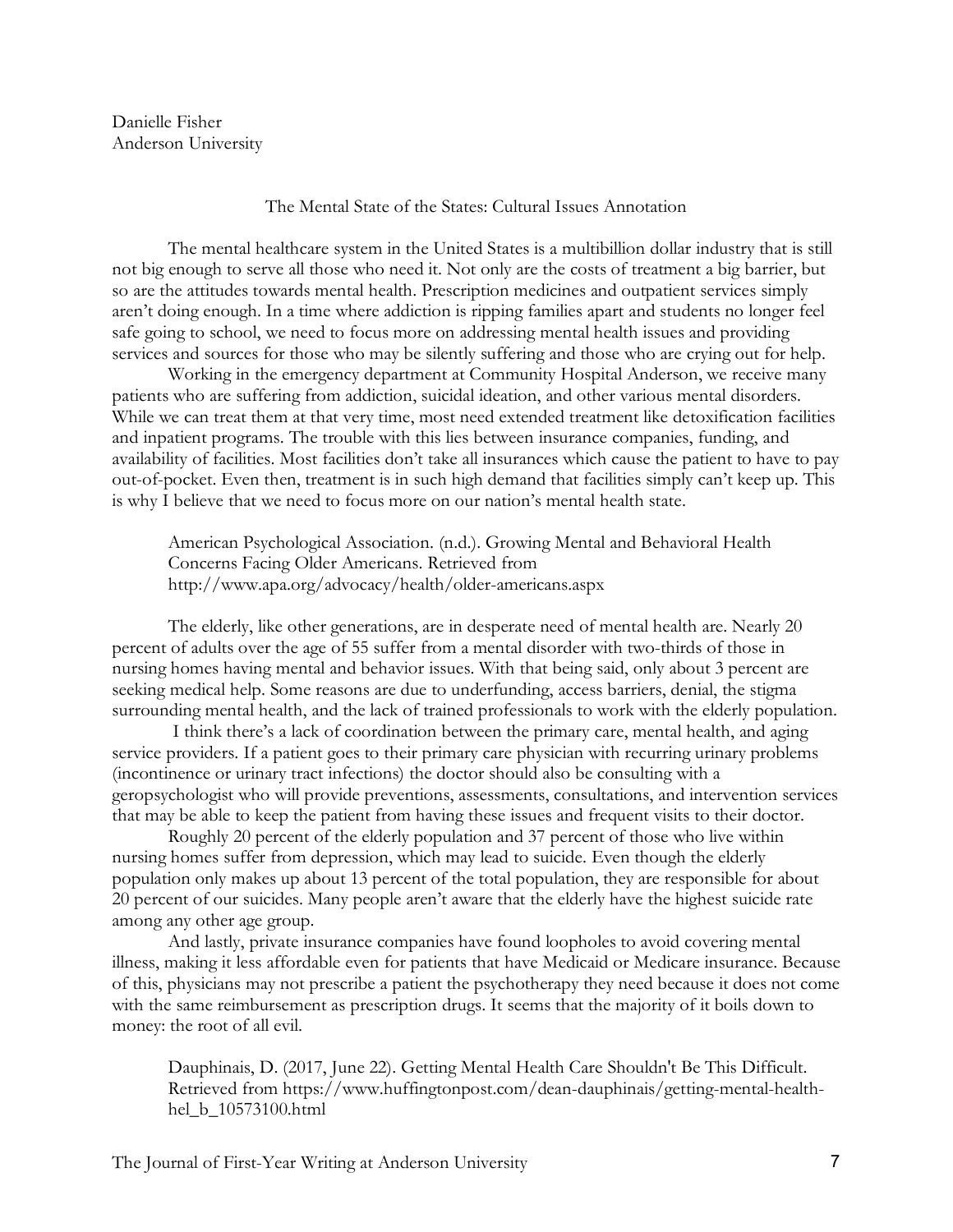Working in the emergency department I see many people who come in with suicidal ideations, nervous breakdowns, and even after suicide attempts. Of all of the patients that we see, these patients tend to have a longer stay in our department. This is due to the lack of social workers to get the resources and help that these people need. We don't have a mental health facility within our hospital, so our patients must have a video conference with a psychologist or psychiatrist in order to determine the kind of help they need. We are not the only facility they work with, so some patients have to wait hours in order to speak to someone.

In the case of the 26-year-old this article speaks of, he and his family had to wait for 12 hours before they were able to talk to a social worker. Can you imagine how the patient and his family felt during those long hours? Once they were able to speak to the social worker they agreed to get him into a partial inpatient program where he would spend the day in treatment and go home at night. Sounds good, right? However, there was a 5-week wait to be admitted into this program. Not only do we need to staff our hospitals with more social workers, but they need to also have more behavior and mental health facilities to treat those who are in desperate need.

What is this family supposed to due in the meantime while their son no longer wants to live? Being a mother myself, I don't ever want to go through something like this with one of my children and feel so helpless when it comes to my child's wellbeing.

DeFreitas, S. C., Crone, T., DeLeon, M., & Ajayi, A. (2018). Perceived and Personal Mental Health Stigma in Latino and African American College Students. *Frontiers in Public Health*, *6*, 49. http://doi.org/10.3389/fpubh.2018.00049

It is thought that ethnic minority groups, who already suffer prejudice and discrimination because of their group affiliation, suffer double stigma when faced with the burdens of mental illness. This is why members of these ethnic minority groups who suffer from a mental illness may choose not to seek treatment. According to this article, the main reason why they feel this way is misinformation about mental illnesses. Research also shows that if these groups are more acculturated, then they are more likely to seek treatment. This reduction in stigma may be due to obtaining knowledge of disorders as a part of becoming more familiar with the American culture.

In this study, 122 participants made up of 47 African-Americans and 75 Latinos took handwritten surveys about the stigma around mental illness. Both ethnic groups were similar in all categories except for African-Americans exhibited significantly higher perceived stigma than Latinos. It's sad to think that someone would forgo seeking treatment out of fear of what their peers would think. Common stigmas include that the individuals with mental illnesses "are dangerous, will never recover, and that their mental illness is their own fault." It's devastating to know that people actually believe this and that there is a lack of education to abolish this misconception.

Gold, J. (2017, November 30). Health Insurers Are Still Skimping On Mental Health Coverage. Retrieved from https://www.npr.org/sections/healthshots/2017/11/29/567264925/health-insurers-are-still-skimping-on-mental-health-coverage

Gold reports that it has been about 10 years since Congress passed the Mental Health Parity and Addiction Equity Act. This was their promise to make mental health and substance abuse treatment easier to get access to just like other health conditions. Patients are still struggling today to get access to treatment despite our spike in suicide rates and the opioid epidemic. With that being said, in 2015 mental health care was 4 to 6 times more likely to be provided out-of-network than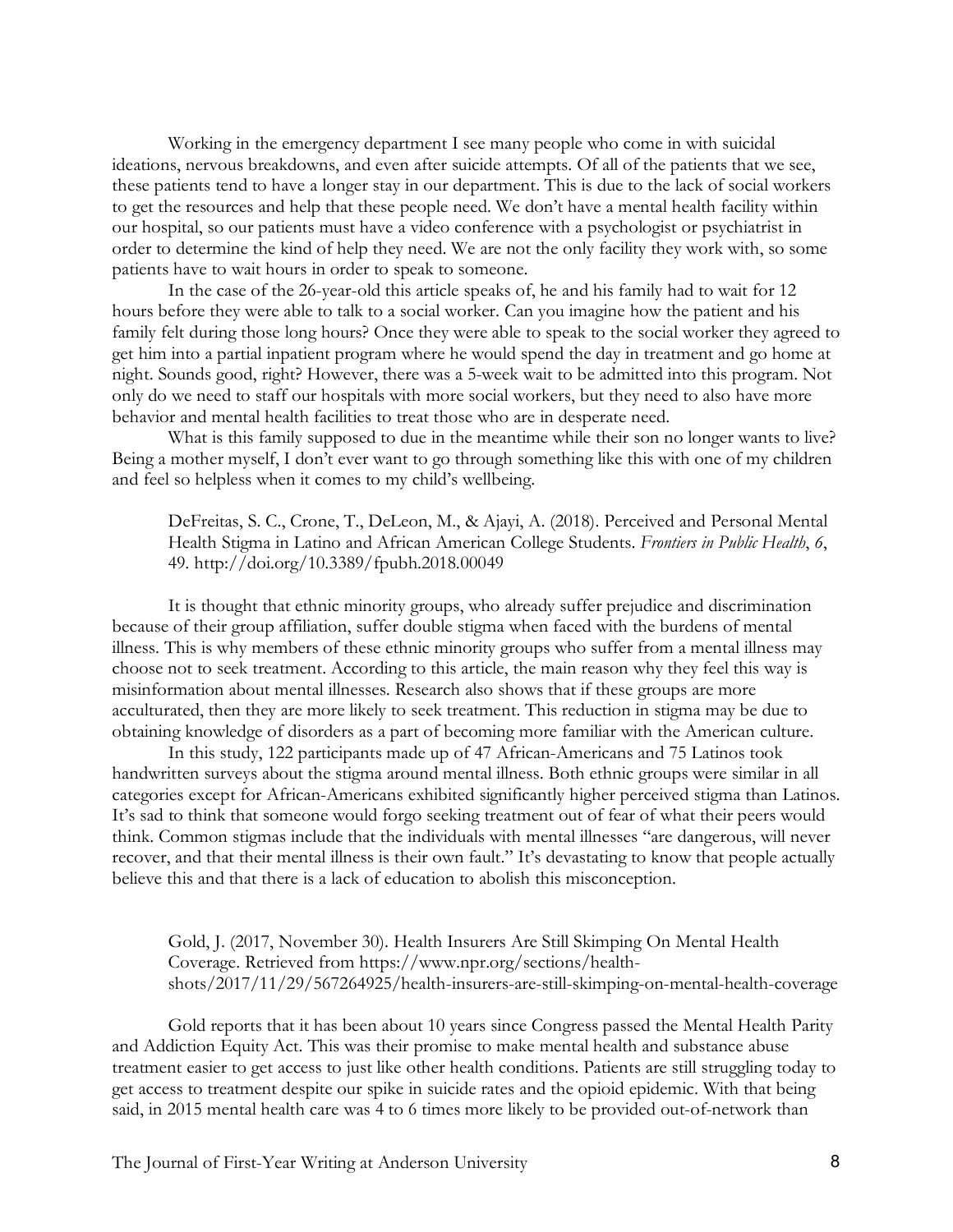medical or surgical care, causing a significant barrier as most cannot afford to pay out-of-pocket. How is this making it easier to get access to? Professionals in the mental health field receive low reimbursement rates, which causes them to not contract with insurance companies. It has also been said that primary care providers are paid more than mental health providers. On one hand, I can understand why they don't contract with insurance companies, but on the other hand, it all comes down to money which is selfish on their part. I understand that it is a business, but we are talking about the mental state of our citizens.

Gruber, J., & Saxbe, D. (2018, February 27). Five Improvements We Should Make to Mental Health Care-Even if They Won't Prevent Gun Deaths. Retrieved from https://slate.com/technology/2018/02/how-to-fix-americas-broken-mental-health-caresystem.html

According to Gruber and Saxbe, we as a nation need to stop blaming every bad thing that happens on mental illness. This puts a huge stigma on mental health and may prevent some from seeking treatment out of fear of being judged. In a time when mass shootings seem to happen on a weekly basis we need to look further into the problem: quit blaming mental health and start looking more into the gun laws. An ABC News poll showed "Americans by a 2-to-1 margin blame mass shootings mainly on problems identifying and treating people with mental health problems, rather than on inadequate gun control laws."

Research has shown that those who suffer from mental illness are more likely to fall victim to violence rather than committing it. Another study showed that gender and race were stronger predictors of violence potential in people rather than mental illness. Does this come down to blaming social media or the news for this stigma? I'm not saying that none of the people behind the recent mass shooting didn't suffer from some type of mental illness. As a matter of fact, one in four people have some sort of mental disorder. That doesn't mean we can blame it for their actions but look deeper into the issue: like stricter gun laws.

The United States incarcerates the most people compared to other developed countries with most of its prisoners suffering from mental illness. In 2016, a study showed that more people who suffered from mental illness could be found in jail rather than a treatment facility or a hospital. With that being said, very few jails offer any type of psychiatric services and people wonder why prisoners who get released seem to go right back in! They aren't getting the help that they need.

For example, a 16-year-old boy with seven diagnosed mental disorders stabbed his dad's girlfriend. The judge ordered him to have a psychiatric evaluation, but due to the lack of availability he spent 1,266 days in jail without being evaluated. Instead, authorities placed the boy in solitary confinement, which worsened his symptoms. To me, this is unacceptable! There needs to be more resources for those who are incarcerated, especially if they are expected to be released. How do we expect them to return to the general population as a "changed" person when they were just locked up and no treatment was available to them?

Some may argue that incarcerated people shouldn't get treatment that the taxpayers will have to fork over for when people in the general population aren't able to get it for various reasons. I agree that it seems a little foolish, but the incarcerated are humans too and also deserve the right to have access to medical treatment.

Johnson, S. R. (2017, October 30). Study finds providers lack resources to stem opioid crisis. Retrieved from http://www.modernhealthcare.com/article/20171030/NEWS/171039983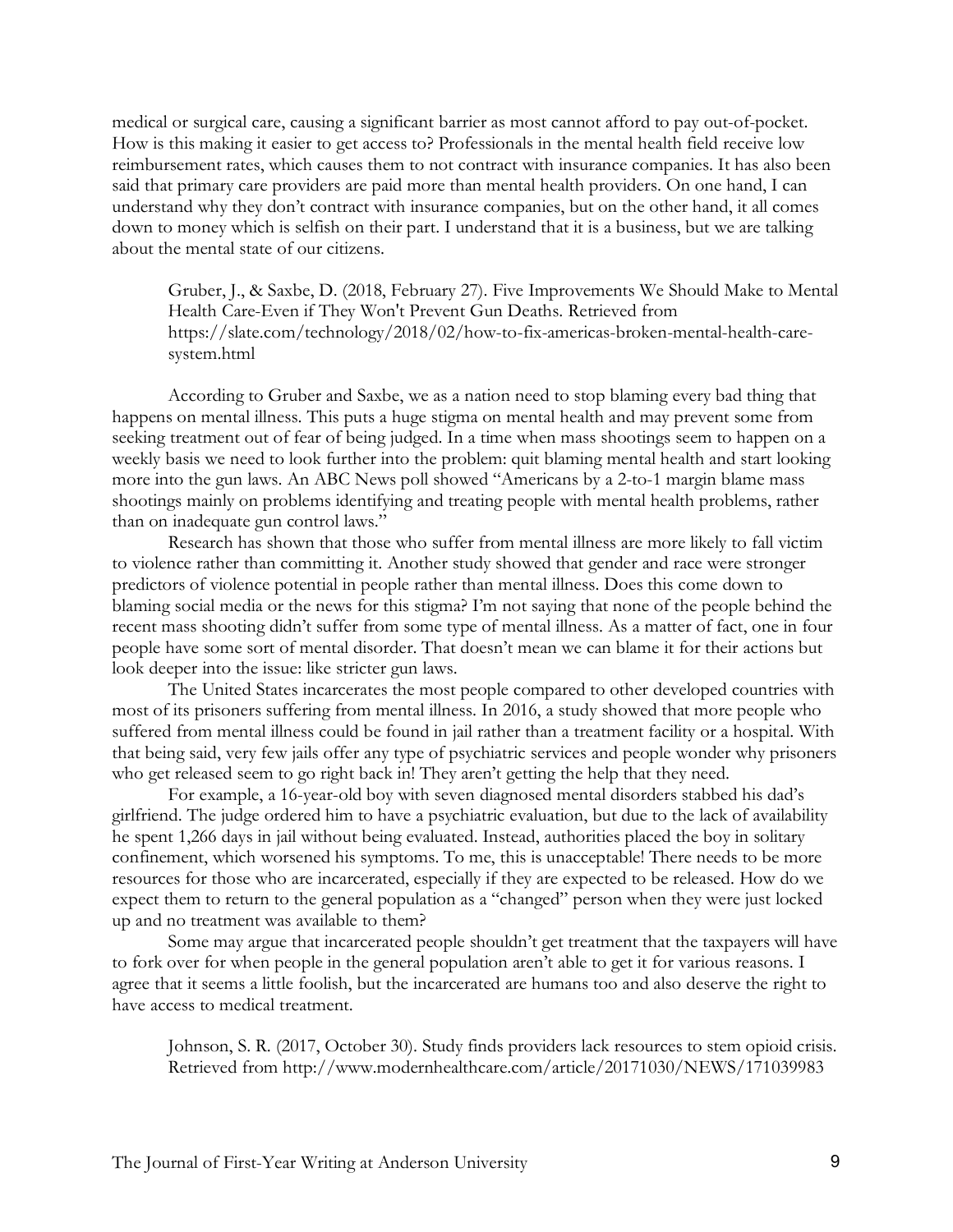Johnson reports, "New research suggests providers need mental health resources to address conditions and trauma that plague more than half of patients who visit emergency rooms for drug misuse. Experts say identifying and treating mental illness could effectively stop people who misuse drugs from relapsing in their recovery." So, what researchers are saying is that if we treat the underlying problem, we could hopefully stop this ongoing opioid epidemic. But how do we make sure that these patients get the treatment that they need?

the early 1900s, those who were deemed to have a mental illness were committed to asylums, often against their will. Do we need to go back to that? Do we need to start committing people to make sure they get the help they need? It may sound a little barbaric, but we need to put a stop to this accelerating epidemic. At this point, there's no end in sight.

Having

Back in

clinicals for my nursing class at the Anderson Center opened my eyes to how bad it really is. Most of these people wanted to get help but fell short of finding a facility that had room for them or that they could afford. Maybe now is the time that we start looking into opening more state hospitals.

Mental Health America. (2016, July 14). Lesbian/Gay/Bisexual/Transgender Communities and Mental Health. Retrieved from http://www.mentalhealthamerica.net/lgbt-mental-health

According to this report, in mental health care, lack of cultural sensitivity, stigma, and unconscious and conscious reluctance to address sexuality may impede the effectiveness of care. Research suggests that lesbian/gay/bisexual/transgender (LGBT) individuals face health disparities that are linked to societal stigma, discrimination, and the denial of their civil and human rights. Discrimination against LGBT persons have been associated with high rates of psychiatric disorders, substance abuse, and suicide. Not only do these people fear backlash while out in the public, but over 1 in 5 LGBT individuals report that they withhold information about sexuality and sexual practices from their doctors. Besides your very best friend, your doctor should be someone that you should feel comfortable confiding in, especially when it comes to the things that have a big impact on your health.

Not only are LGBT individuals withholding information, about 30 percent of transgender persons avoid or postpone seeking medical treatment due to disrespect or discrimination. Reasons behind the avoidance are due to providers denying care, using harsh language, or blaming the patient's sexual orientation or gender identity as the cause for an illness. This simply has to stop. Your sexual or gender preference should not affect the manner in which you receive medical care nor should it be the reason for avoiding treatment. Not only are these people possibly doing more harm to themselves by not seeking treatment, but they are also being affected and suffering mentally.

Ornstein, N. (2016, June 08). How to Fix a Broken Mental-Health System. Retrieved from https://www.theatlantic.com/politics/archive/2016/06/getting-mental-health-on-thedocket/485996/

Ornstein discusses that during John F. Kennedy's presidency, the Community Mental Health Act of 1963 made it so mental health patients in state hospitals would be released back into the community and able to attend community health centers instead. This seemed like a good and humane idea, but the fact that there was a lack of community health centers didn't help the matter. In 2013, 90 percent of the beds in the state hospitals have been eliminated leaving those left untreated to the streets, jail, or prisons. More than half of the community health centers which were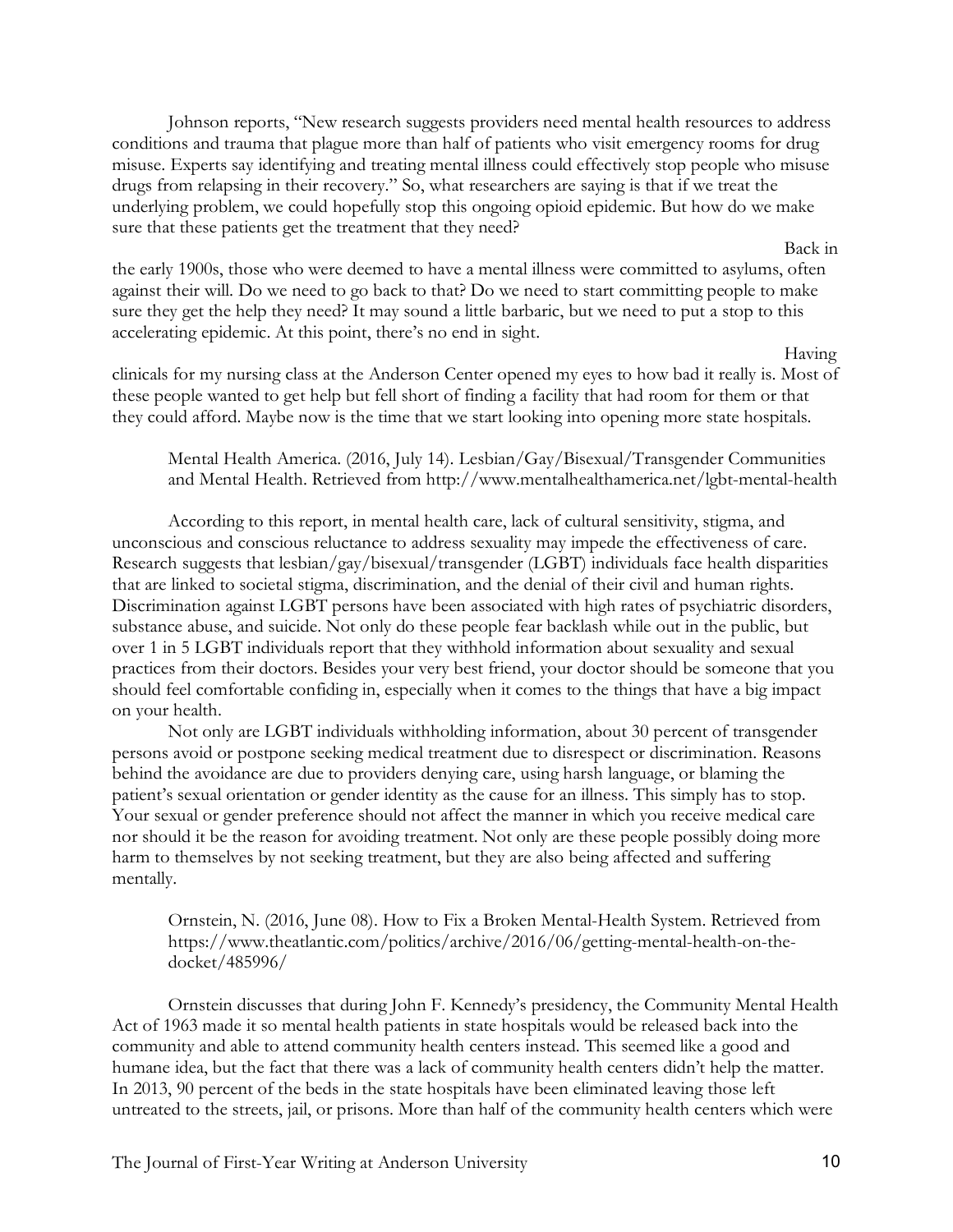proposed were never built, meaning many states pocketed extra money from closing down their state hospitals and never replacing them.

If these centers were built and adequately staffed this could be the first stop for someone in a mental crisis instead of it being in jail. Jails are staffed with personnel who are untrained and quite often hostile. There is awareness out there for more facilities, but again it boils down to reimbursement from the insurance companies. Either they don't cover the services or the facilities aren't reimbursed enough to cover the services. So facilities may require patients to pay out-ofpocket, which, let's face it, those who are homeless or addicts will not be able to afford–care that they inevitably need.

The mental health crisis and the opioid crisis are closely tied together as the vast majority of those with a serious mental illness will have a dual diagnosis, which includes drug issues that inevitably lands them in jail or prison. It's a vicious cycle that needs to end in order to save one of our most vulnerable populations.

Snow, K., & McFadden, C. (2017, December 12). What's happening to our kids? America's youngest facing mental health crisis. Retrieved from https://www.today.com/health/america-s-youngest-generation-facing-mental-health-crisist119914

According to Snow and McFadden, our youngest generation is currently facing a mental health crisis. The Centers for Disease Control and Prevention (CDC) reports that 1 in 5 American children ages 3 through 17 have a diagnosable mental, emotional, or behavioral disorder in a given year. Of those, only 20 percent of them get diagnosed and seek treatment, meaning 80 percent still need help. Suicide rates among teen girls have reached a 40-year high in 2015 and nearly 5,000 young people take their own lives every year here in the United States.

What do we think contributes to such high rates and why aren't more adolescents being treated? Research has shown that depression can start in children as young as 2 to 5 years old and that adolescence is one of the most vulnerable times to develop depression and anxiety. Parents and teachers need to be more educated on the warning signs of such mental illnesses to help diagnose them early. This raises the question: should schools have to do more as far as educating students on mental/behavior disorders and how prevalent they are?

Studwell, K. (n.d.). The Mental Health Needs of Veterans, Service Members and Their Families. Retrieved from https://www.bing.com/cr?IG=B83FF2A517F4435486256CBACF210DD5&CID=3CAB20 7EBF0360612B092BB4BE4C6186&rd=1&h=oqgAoEjt-etvKOYz2 iCwFpWsXc2AZF3JaYVWG8TD2U&v=1&r=https://www.apa.org/advocacy/militaryveterans/mental-health-needs.pdf&p=DevEx,5068.1

Studwell reports, "Over 2 million Americans have been deployed to Iraq and Afghanistan over the past decade and increasing numbers are returning home with complex mental and behavioral health challenges." Service members who are returning home are facing many obstacles while trying to reintegrate back into the civilian society. Some are experiencing post traumatic stress disorder (PTSD), experienced traumatic brain injuries (TBI), while some suffer from suicide ideation and actually go through with it. We could only imagine what these brave souls had to endure and witness while defending our country.

Making one of the biggest sacrifices for our country, you would think they would have topnotch health care. Wrong. A 2013 report stated that there simply weren't enough facilities or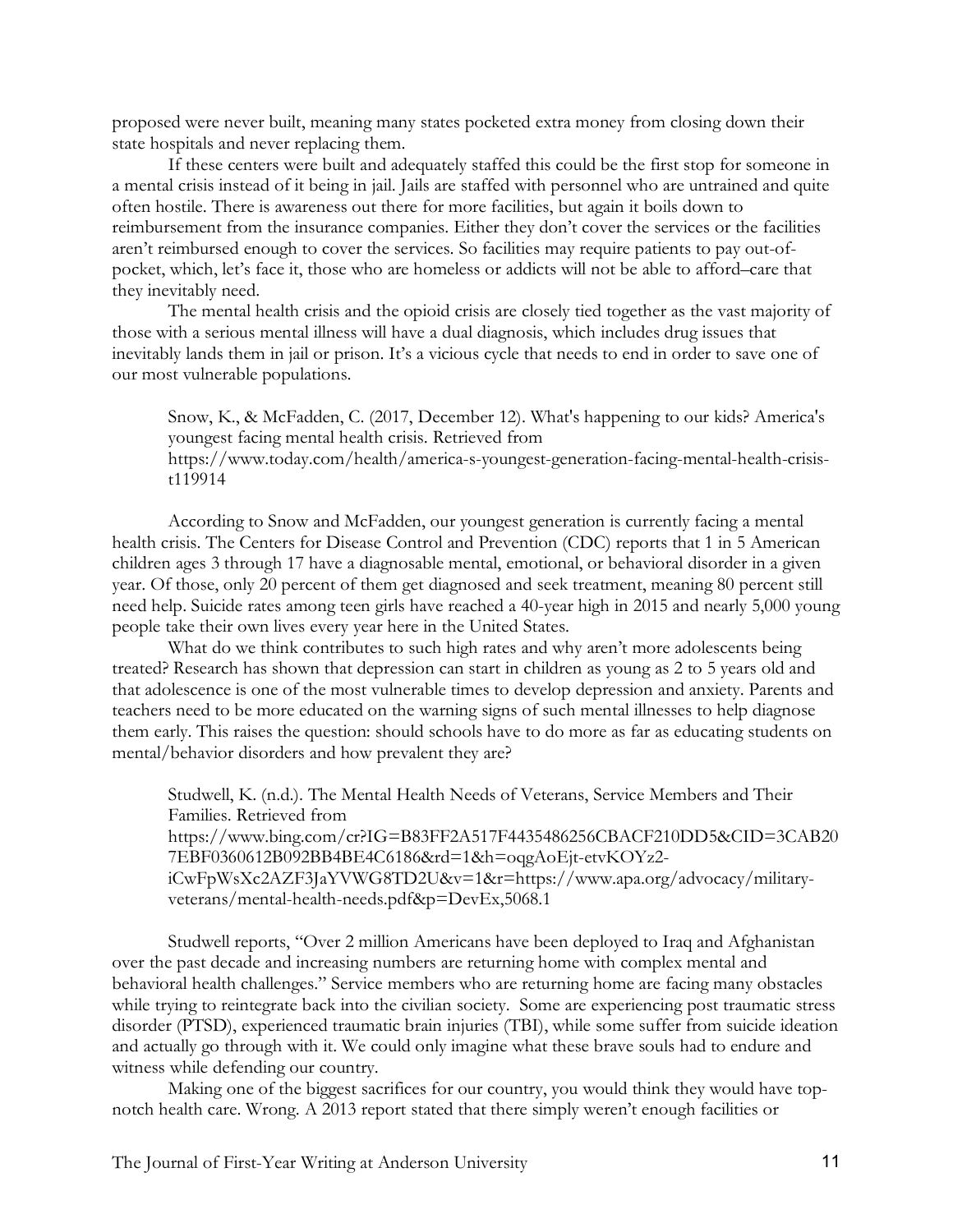workers able to keep up with the high demand these mentally wounded soldiers simply needed. Of those that were working to help the soldiers, many of them lacked sufficient training in evidencebased practices, ultimately not being able to provide that top-notch help we all think they need and deserve. If we consider ourselves such a "patriotic" country, then don't you think we should be making sure our military servicemen and women deserve proper mental health services?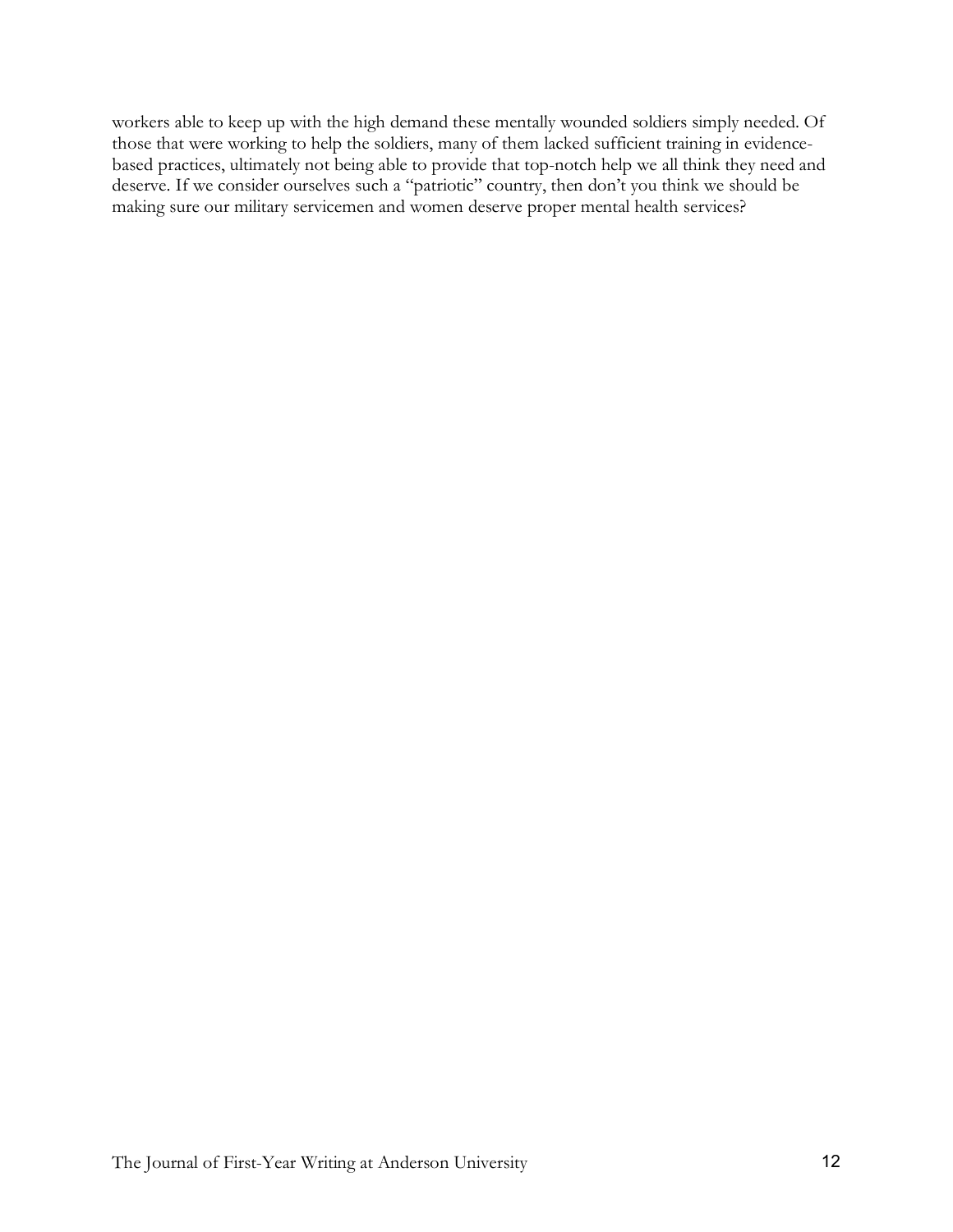## Elianna Grunden

## *Dead Poets Society*: Hopeless without Christ

The room is dark. Neil walks to the window and picks up his wreath crown from playing the character of Puck in Shakespeare's *A Midsummer Night's Dream*. He places it on his head, looking out the window into the chilly winter night. Dramatic music is heard in the background, contrasting with the forlorn darkness of the scene. Neil slowly bows his head to his chest, as if he is offering a final bow to his existence. He is acknowledging the sacrifice he has to make. If Neil cannot keep his dream of acting alive, he cannot live and go on without it. He creeps to his father's office, drawing a gun out of a drawer in the desk. Neil Perry's last act was one that made a significant impact on everyone close to him, for better or worse.

A film of a genre all its own, blending comedy and drama, *Dead Poets Society*, produced in 1989, evokes serious reflection on the purpose of life. Everyday experiences are contemplated, ideals are challenged, and aspirations are evaluated through this masterpiece of a film. *Dead Poets Society* offers incredible acting and tangible portrayals of the personalities of students and teachers at Welton Preparatory School. Robin Williams, especially, produces excellent theatrics as a new English teacher determined to remove all standards of conformity through his teaching. It also displays nearly every emotion imaginable as feelings and conflicts within each character are explored.

Two primary actors in *Dead Poets Society,* Josh Charles as Knox Overstreet and Robert Sean Leonard as Neil Perry, portray youthfulness and enthusiasm at Welton, despite Headmaster Nolan's (Norman Lloyd) strict standard of order and conformity. The boys challenge any and all rules and ideals with their rambunctious spirits. While visiting a family friend, Knox meets the dreamy Chris Noel, a girl he cannot get over. To his dismay, Chris is dating another boy, but with the encouragement of his classmates and great determination, he convinces Chris that she deserves more than a lame football player and should give him a chance. After hearing about an old club called the Dead Poets Society from a new professor, Neil sets out to reinstitute it with a few of his classmates. Participating in the Society gives the boys a free outlet to share their thoughts and ideas, whether they relate to poetry or not. Although Headmaster Nolan disapproves of the reinstitution of the Society, the boys choose to hold meetings, ultimately resulting in the expulsion of Charlie Dalton, an active member of the society, and the severe punishment of other members. Josh Charles and Robert Sean Leonard portray the wild and adventurous roles of Knox and Neil flawlessly, creating relatable and endearing characters.

An early scene in which their acting stands out includes the play, *A Midsummer Night's Dream* in which Neil Perry defies his father's orders by starring in the lead role, Puck. The scene is an emotionally tumultuous one, as it reveals the stark contrast between the joy and freedom Neil experiences as he performs and the utter disappointment of Mr. Perry at his son's passion for acting. Neil delivers his lines with keen sensitivity and delight, capturing the audience's attention with each word and movement as he seems to embody Puck himself. As Mr. Perry enters the theater, Neil falters, surprised to see his father. There is hope that Mr. Perry will recognize his son's talent and passion and realize his injustice toward Neil, as he sees his son pursuing his dreams, free and full of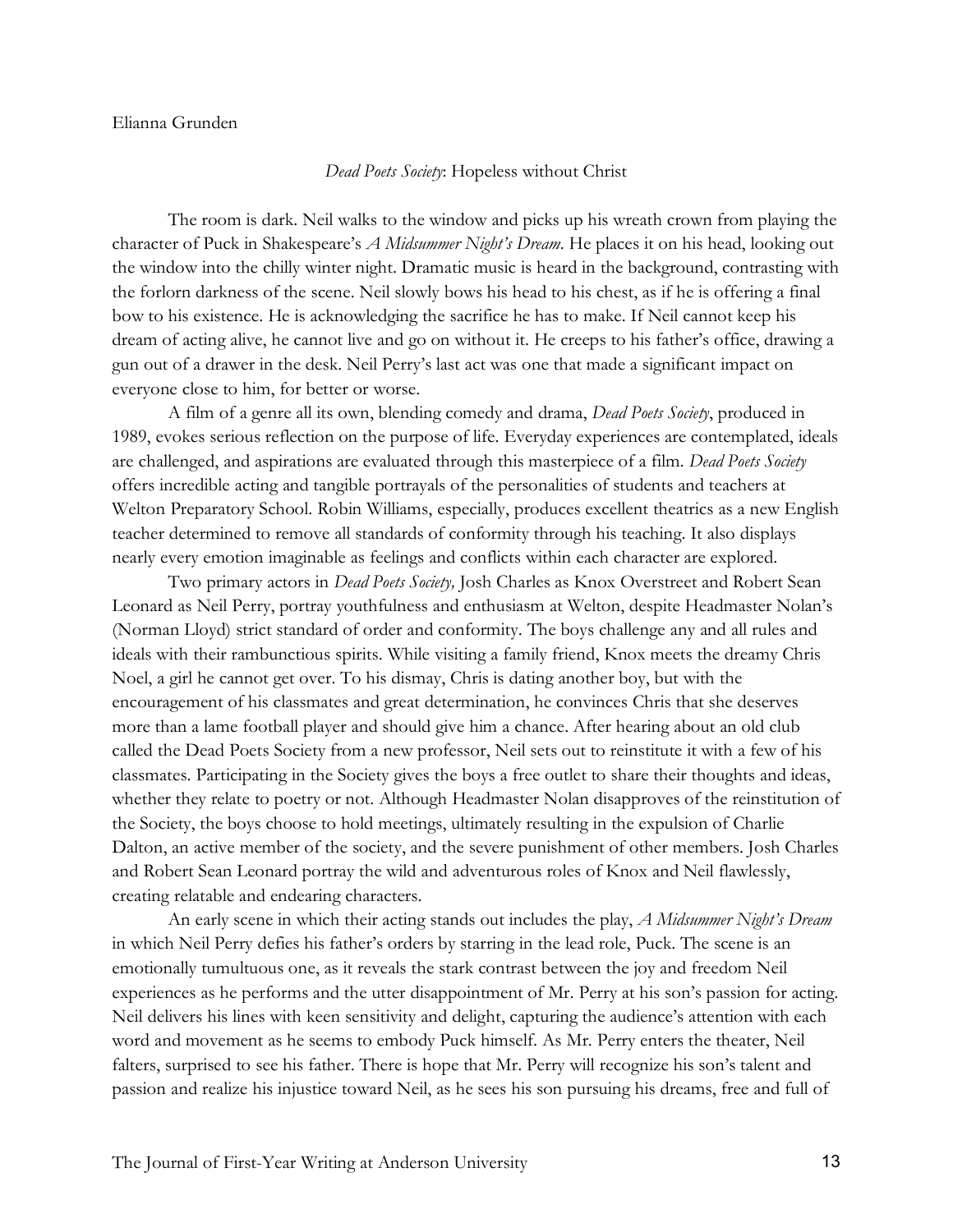life. Unfortunately, Mr. Perry remains hardhearted and determined to enforce his own plan for Neil's life. Mr. Perry's resolve to control his son's life and Neil's inability to stand up for himself and defy his father ultimately lead to Neil's suicide. In his final minutes, the anxious boy musters enough courage to make a poignant statement. As he undresses for bed, Neil's eyes fall on the crown he wore as Puck in *A Midsummer Night's Dream*. He carries it to the window, places it on his brow, and drops his head, signifying his final bow as an actor, a student, and a boy.

Although the film's aspects of acting and emotion are impressive and impactful, the underlying lack of Christianity, and therefore hope, is strikingly obvious. This absence leads to tragic decisions, especially Neil's suicide. Because the boys at Welton were not taught the value in suffering through difficult situations, and that such suffering would produce good character, they had no hope. In Neil's case specifically, his depressing experience of being denied the freedom to pursue acting caused him such unbearable pain and hopelessness that his only recourse was to commit suicide. He was desperate to escape his father's grasp, even though that escape meant death. If only Neil knew that Christ could offer him hope, reason to live, and strength to fulfill his calling. If only he understood his value in God's eyes. Then, he could have had the courage to carry on. Without any Christian values, bleak situations were encountered and hard decisions had to be made without guidance. While Mr. Keating spoke of "seizing the day," he failed to equip his students with the tools to do so when they encountered various obstacles. In contrast, the Bible offers abundant instruction on living life to the full in the midst of persecution and adversity. *Dead Poets Society* is an inspiring film through which exemplary acting and thought-provoking themes are revealed, but it falls short in portraying a truly redemptive message.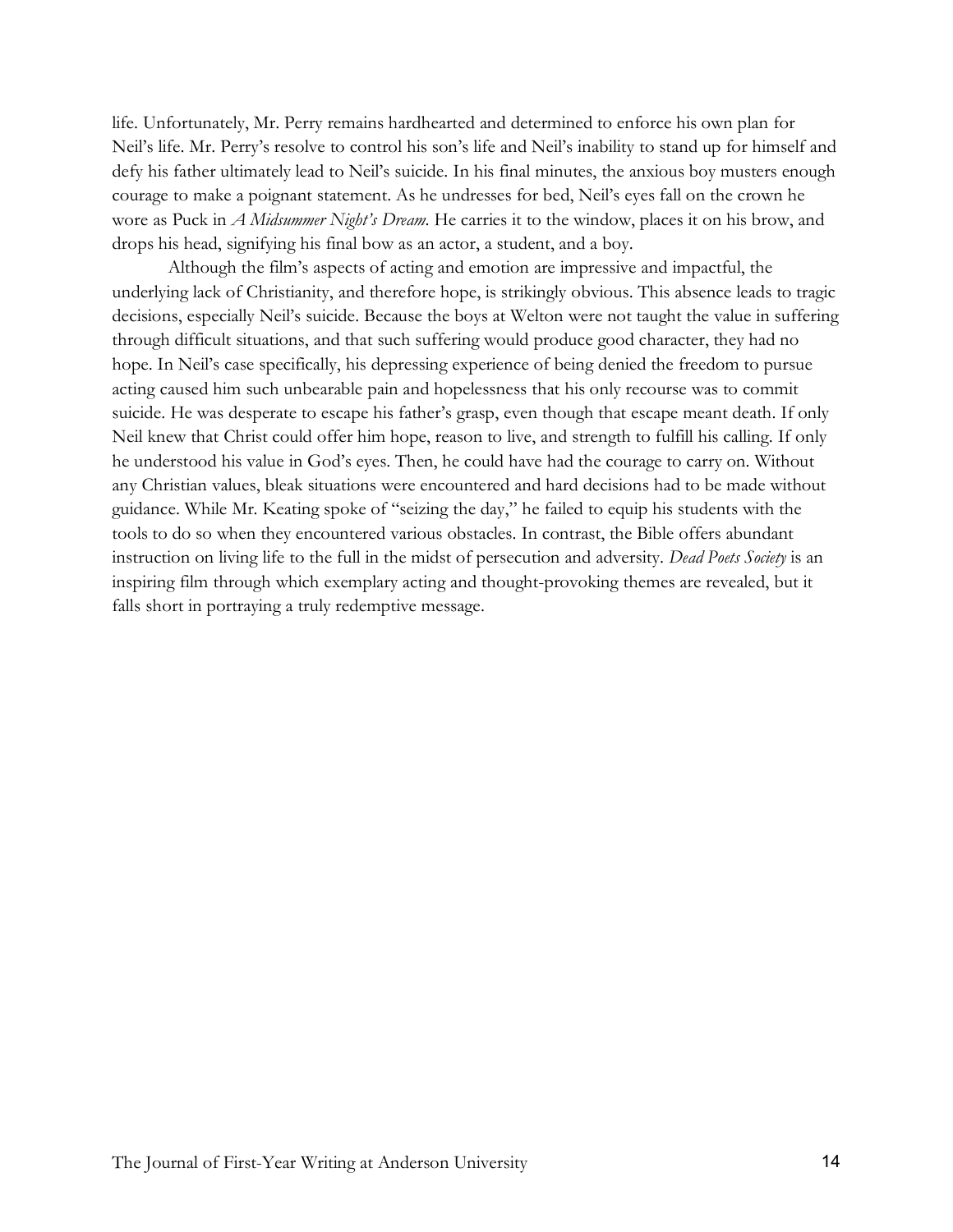#### Kelsey Schlagel

## *To Kill a Mockingbird:* What is Justice?

"Do you swear to tell the truth, the whole truth, and nothing but the truth?" As one witness after another swears to uphold this oath, it becomes increasingly evident that some of the witnesses are not telling the "whole truth" at all. As Tom Robinson sits before the court, he stands against immeasurable odds, odds only defined by the color of his skin. As the camera pans out, we notice that Robinson is the only black man seated on the main floor of the courtroom. His fellow African Americans are forced to be seated in the balcony. Before the trial begins, he is convicted in the minds of the jury just for being black. The stark and deeply divided court room provides an illustration of the prevailing culture and attitudes of Alabama in the 1930s.

This compelling film, *To Kill a Mockingbird,* was released in December of 1962. Our view as Americans of this film is much different today in comparison to the audience who viewed it for the first time in 1962. When the film was released, segregation and prejudice were leading components of the culture. The black man always lost. Even when conscience clearly spoke to the contrary, the status quo prevailed. The film seems almost irrelevant to the mindset of present day American thinking. Furthermore, though the film was riveting emotionally, it contained little action or dramatic content to hold the attention of the audience. Despite the shortcomings found in the film, there were several aspects worthy of the viewer's attention. The film achieves its greatness by way of the superb acting of the cast, the theme of the status quo prevailing over the conscience of the people, and the multiple meanings of the analogy "it is a sin to kill a mockingbird."

The talent of the actors in this film is simply inspiring. Each individual brought a unique element to the film that set them apart. Three of the actors who provided an especially stirring performance were Gregory Peck as Atticus, Mary Badham as Jean Louise Finch, (referred to by her nickname, Scout), and Phillip Alford as Jem Finch. Gregory Peck possesses an incredible talent for speaking few words while still depicting emotion through his mannerisms and actions. The dignity he portrays through his silent strength and few words is phenomenal. He displays this strength in the scene that takes place outside the home of Tom Robinson. As a drunken Mr. Ewell approaches him, Atticus stands silent and steady. The constancy of Atticus causes Mr. Ewell to lose his courage. In addition, Mary Badham, who acts the part of the young narrator, Scout, portrays her character in a way that seems very true to reality. Scout is a young, curious girl with endless questions and comments. It is never easy to capture the essence of youth when given only a script of words. Mary Badham displayed both the innocence and strength of the perspective of a child. Thus, her nickname, Scout, seems appropriate as she is both observant and full of questions. If we reflect upon the scene outside the jail before the trial takes place, Scout's innocence is evident as she unknowingly confronts the mob gathered before her. The third actor worthy of mention is the multi-talented individual who plays the role of Jem Finch, Phillip Alford. Through his character, Jem, he exquisitely depicts the battle of boyish curiosity giving way to the maturity of a young man. Jem transitions from a childish curiosity in his mysterious neighbor in the beginning of the movie to